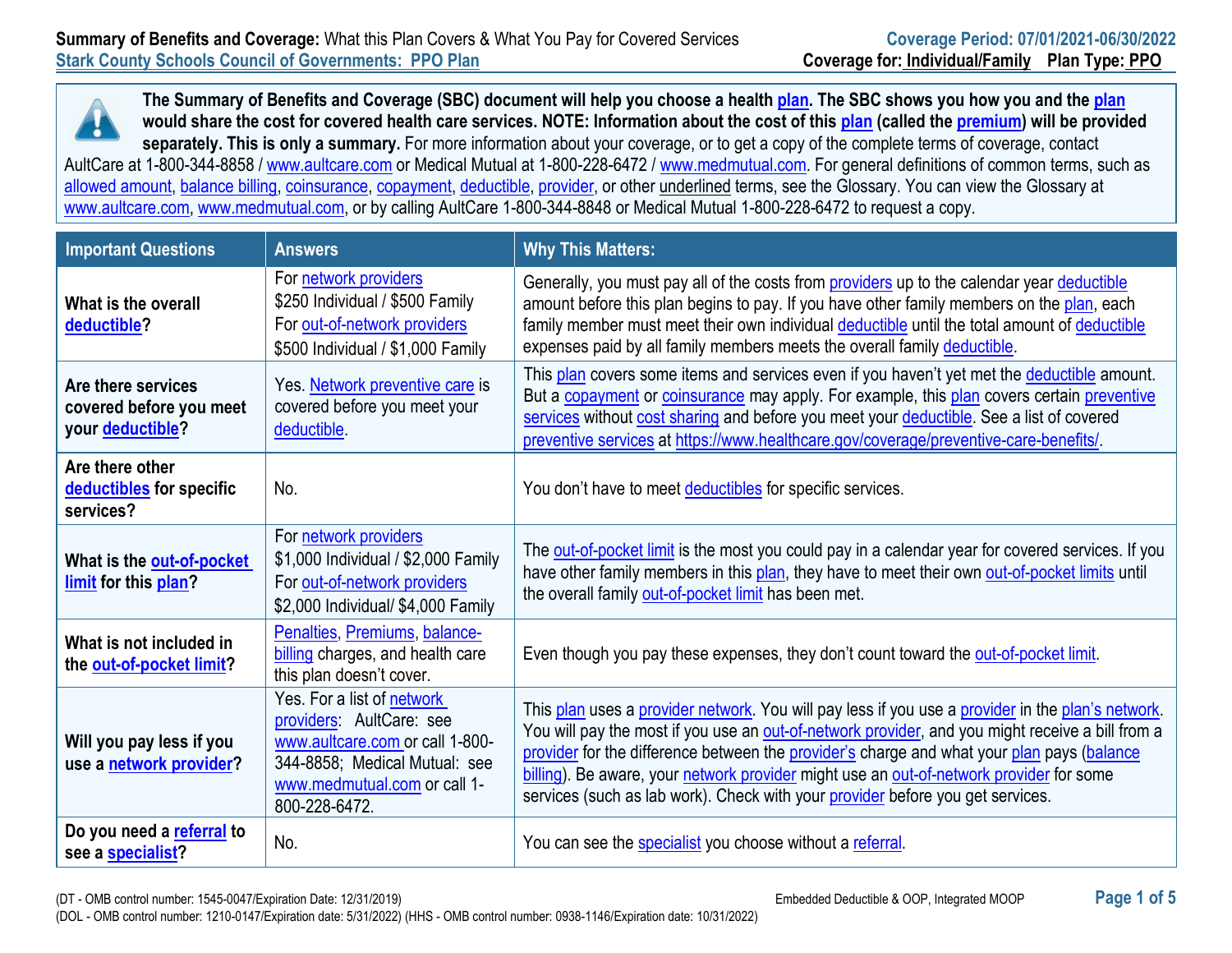All **[coinsurance](https://www.healthcare.gov/sbc-glossary/#coinsurance)** costs shown in this chart are after your **[deductible](https://www.healthcare.gov/sbc-glossary/#deductible)** has been met, if a **deductible** applies.

|                                                                                                                                                                                                                                  |                                                     | <b>What You Will Pay</b>                            |                                                           | <b>Limitations, Exceptions, &amp; Other</b>                                                                                                                                                                                                                                                                                                                              |  |
|----------------------------------------------------------------------------------------------------------------------------------------------------------------------------------------------------------------------------------|-----------------------------------------------------|-----------------------------------------------------|-----------------------------------------------------------|--------------------------------------------------------------------------------------------------------------------------------------------------------------------------------------------------------------------------------------------------------------------------------------------------------------------------------------------------------------------------|--|
| <b>Common Medical Event</b>                                                                                                                                                                                                      | <b>Services You May Need</b>                        | <b>Network Provider</b><br>(You will pay the least) | <b>Out-of-Network Provider</b><br>(You will pay the most) | <b>Important Information</b>                                                                                                                                                                                                                                                                                                                                             |  |
|                                                                                                                                                                                                                                  | Primary care visit to treat an<br>injury or illness | 10% coinsurance                                     | 20% coinsurance                                           | None                                                                                                                                                                                                                                                                                                                                                                     |  |
|                                                                                                                                                                                                                                  | <b>Specialist visit</b>                             | 10% coinsurance                                     | 20% coinsurance                                           | None                                                                                                                                                                                                                                                                                                                                                                     |  |
| If you visit a health care<br>provider's office or<br>clinic                                                                                                                                                                     | Preventive care/screening/<br>immunization          | No charge                                           | 20% coinsurance                                           | You may have to pay for services that aren't<br>preventive. Ask your provider if the services<br>needed are preventive. Then check what<br>your plan will pay for. Coverage for routine<br>physicals, routine mammograms, prostate<br>screening or pap test is limited to one per<br>calendar year. Routine gynecological<br>exams are limited to two per calendar year. |  |
|                                                                                                                                                                                                                                  | Diagnostic test (x-ray, blood<br>work)              | 10% coinsurance                                     | 20% coinsurance                                           | None                                                                                                                                                                                                                                                                                                                                                                     |  |
| If you have a test                                                                                                                                                                                                               | Imaging (CT/PET scans,<br>MRI <sub>s</sub> )        | 10% coinsurance                                     | 20% coinsurance                                           | <b>Preauthorization</b> may be required for certain<br>imaging services.                                                                                                                                                                                                                                                                                                 |  |
| If you need drugs to<br>treat your illness or<br>condition<br>More information about<br>prescription drug<br>coverage is available at<br>www.caremark.com or<br>contact a Customer Care<br>Representative at 1-888-<br>202-1654. | Generic drugs /<br><b>Brand drugs</b>               | 20% coinsurance                                     | Not covered                                               | Mandatory generic drugs where available<br>(unless doctor specifies Dispense as<br>Written). Mail order is required for long term<br>prescription drugs, limited to first fill and one<br>refill at retail pharmacy. All subsequent<br>prescription drugs must be filled by mail.                                                                                        |  |
| If you have outpatient                                                                                                                                                                                                           | Facility fee (e.g., ambulatory<br>surgery center)   | 10% coinsurance                                     | 20% coinsurance                                           | Preauthorization may be required for certain<br>surgery services.                                                                                                                                                                                                                                                                                                        |  |
| surgery                                                                                                                                                                                                                          | Physician/surgeon fees                              | 10% coinsurance                                     | 20% coinsurance                                           | None                                                                                                                                                                                                                                                                                                                                                                     |  |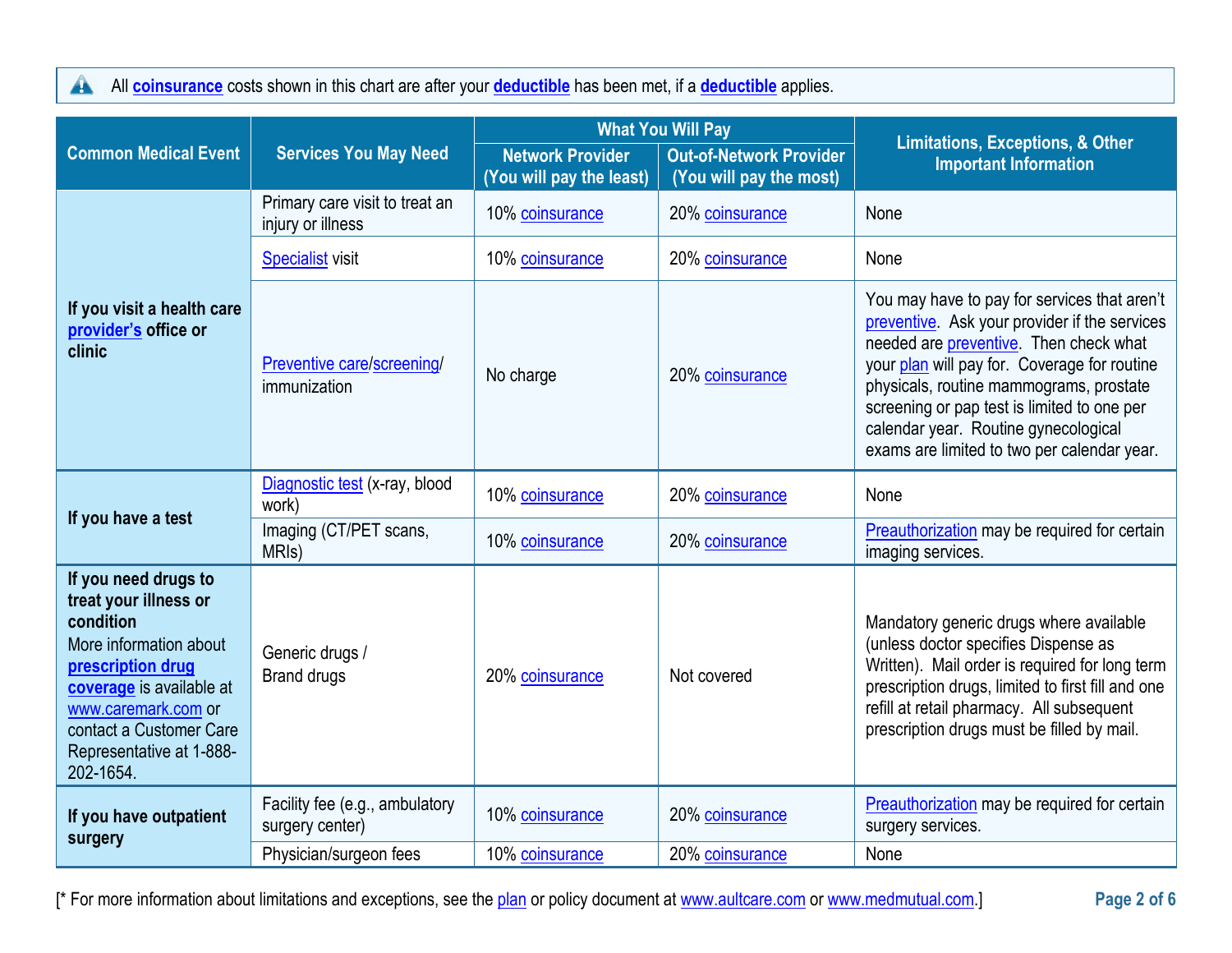|                                            |                                              |                                                              | <b>What You Will Pay</b>                                     | <b>Limitations, Exceptions, &amp; Other</b>                                                                                                                                                                                                       |  |
|--------------------------------------------|----------------------------------------------|--------------------------------------------------------------|--------------------------------------------------------------|---------------------------------------------------------------------------------------------------------------------------------------------------------------------------------------------------------------------------------------------------|--|
| <b>Common Medical Event</b>                | <b>Services You May Need</b>                 | <b>Network Provider</b><br>(You will pay the least)          | <b>Out-of-Network Provider</b><br>(You will pay the most)    | <b>Important Information</b>                                                                                                                                                                                                                      |  |
|                                            | <b>Emergency room care</b>                   | 10% coinsurance                                              | 10% coinsurance                                              | Network deductible will apply.                                                                                                                                                                                                                    |  |
| If you need immediate<br>medical attention | <b>Emergency medical</b><br>transportation   | 20% coinsurance                                              | 20% coinsurance                                              | Network deductible will apply.                                                                                                                                                                                                                    |  |
|                                            | <b>Urgent care</b>                           | 10% coinsurance                                              | 20% coinsurance                                              | None                                                                                                                                                                                                                                              |  |
| If you have a hospital<br>stay             | Facility fee (e.g., hospital<br>room)        | 10% coinsurance                                              | 20% coinsurance                                              | <b>Preauthorization</b> is required. Penalty of<br>\$200 may apply for failure to obtain<br>preauthorization.                                                                                                                                     |  |
|                                            | Physician/surgeon fees                       | 10% coinsurance                                              | 20% coinsurance                                              | None                                                                                                                                                                                                                                              |  |
| If you need mental<br>health, behavioral   | <b>Outpatient services</b>                   | Benefits based upon<br>the corresponding<br>medical benefit. | Benefits based upon the<br>corresponding medical<br>benefit. | Services for Mental Health, Behavioral<br>Health, or Substance Abuse are payable on<br>the same basis as any other illness.                                                                                                                       |  |
| health, or substance<br>abuse services     | Inpatient services                           | 10% coinsurance                                              | 20% coinsurance                                              | Preauthorization is required. Penalty of<br>\$200 may apply for failure to obtain<br>preauthorization.                                                                                                                                            |  |
| If you are pregnant                        | Office visits                                | Benefits based upon<br>the corresponding<br>medical benefit. | Benefits based upon the<br>corresponding medical<br>benefit. | Cost sharing does not apply to certain<br>preventive services. Depending on the type<br>of service, deductible or coinsurance may<br>apply. Maternity care may include tests and<br>services described elsewhere in the SBC<br>(i.e. ultrasound). |  |
|                                            | Childbirth/delivery<br>professional services | 10% coinsurance                                              | 20% coinsurance                                              | None                                                                                                                                                                                                                                              |  |
|                                            | Childbirth/delivery facility<br>services     | 10% coinsurance                                              | 20% coinsurance                                              | Preauthorization is required. Penalty of<br>\$200 may apply for failure to obtain<br>preauthorization                                                                                                                                             |  |
|                                            | Home health care                             | 10% coinsurance                                              | 20% coinsurance                                              | Preauthorization is required.                                                                                                                                                                                                                     |  |
| If you need help                           | <b>Rehabilitation services</b>               | 10% coinsurance                                              | 20% coinsurance                                              | Preauthorization may be required for<br>ongoing services.                                                                                                                                                                                         |  |
| recovering or have                         | <b>Habilitation services</b>                 | Not covered                                                  | Not covered                                                  |                                                                                                                                                                                                                                                   |  |
| other special health                       | <b>Skilled nursing care</b>                  | 10% coinsurance                                              | 20% coinsurance                                              | Preauthorization is required.                                                                                                                                                                                                                     |  |
| needs                                      | Durable medical equipment                    | 10% coinsurance                                              | 20% coinsurance                                              | Preauthorization is required for certain DME<br>services.                                                                                                                                                                                         |  |
|                                            | <b>Hospice services</b>                      | 10% coinsurance                                              | 20% coinsurance                                              | Preauthorization is required.                                                                                                                                                                                                                     |  |

[\* For more information about limitations and exceptions, see the [plan](https://www.healthcare.gov/sbc-glossary/#plan) or policy document at [www.aultcare.com](http://www.aultcare.com/) or www.medmutual.com.] **Page 3 of 6**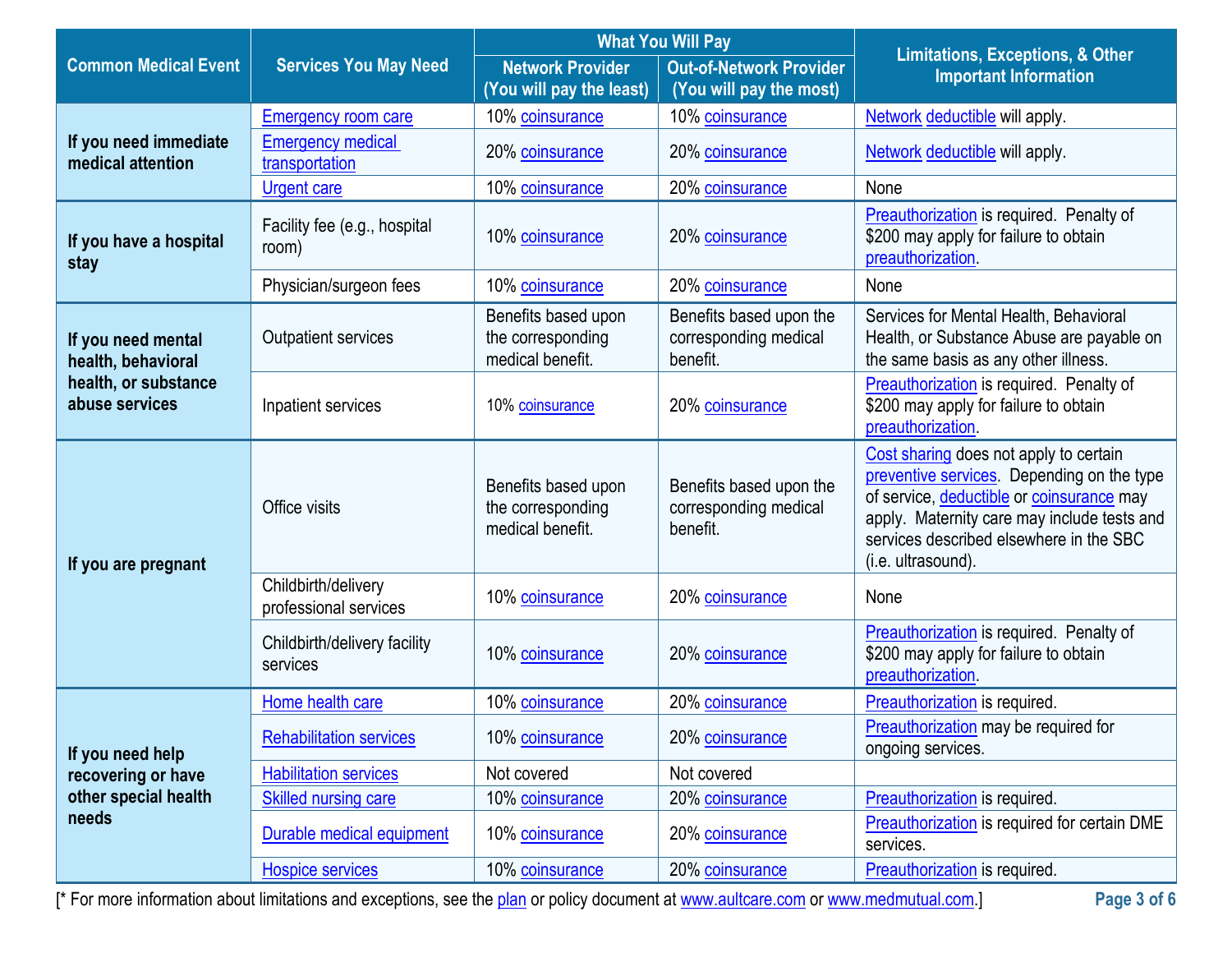|                                           |                              | <b>What You Will Pay</b>                                          |                                                    |                                                                             |  |
|-------------------------------------------|------------------------------|-------------------------------------------------------------------|----------------------------------------------------|-----------------------------------------------------------------------------|--|
| <b>Common Medical Event</b>               | <b>Services You May Need</b> | <b>Network Provider</b><br>$\mid$ (You will pay the least) $\mid$ | Out-of-Network Provider<br>(You will pay the most) | <b>Limitations, Exceptions, &amp; Other</b><br><b>Important Information</b> |  |
|                                           | Children's eye exam          | No charge                                                         | 20% coinsurance                                    | Eye exam coverage through age 20.                                           |  |
| If your child needs<br>dental or eye care | Children's glasses           | Not covered                                                       | Not covered                                        |                                                                             |  |
|                                           | Children's dental check-up   | Not covered                                                       | Not covered                                        |                                                                             |  |

## **Excluded Services & Other Covered Services:**

|                                                                                                                                                                   |                                                                                              | Services Your Plan Generally Does NOT Cover (Check your policy or plan document for more information and a list of any other excluded services.)          |
|-------------------------------------------------------------------------------------------------------------------------------------------------------------------|----------------------------------------------------------------------------------------------|-----------------------------------------------------------------------------------------------------------------------------------------------------------|
| Abortion (except in cases of rape, incest, or<br>when the life of the mother is endangered)<br>Acupuncture<br><b>Bariatric Surgery</b><br><b>Cosmetic Surgery</b> | Dental Care (adult)<br><b>Habilitation Services</b><br><b>Hearing Aids</b><br>Long Term Care | Non-Emergency care when traveling outside the<br>$\bullet$<br>U.S.<br>Routine Eye Care (adult)<br><b>Routine Foot Care</b><br><b>Weight Loss Programs</b> |
| Other Covered Services (Limitations may apply to these services. This isn't a complete list. Please see your plan document.)                                      |                                                                                              |                                                                                                                                                           |
| <b>Chiropractic Care</b>                                                                                                                                          | <b>Infertility Treatment</b>                                                                 | <b>Private Duty Nursing</b>                                                                                                                               |

Your Rights to Continue Coverage: There are agencies that can help if you want to continue your coverage after it ends. The contact information for those agencies is: for group health coverage subject to ERISA, contact Department of Labor's Employee Benefits Security Administration at 1-866-444-EBSA(3272) or [www.dol.gov/ebsa/healthreform;](http://www.dol.gov/ebsa/healthreform) for non-federal governmental group health plans, contact Department of Health and Human Services, Center for Consumer Information and Insurance Oversight, at 1-877-267-2323 x61565 or [www.cciio.cms.gov.](http://www.cciio.cms.gov/) Church plans are not covered by the Federal COBRA continuation coverage rules. If the coverage is insured, individuals should contact their State insurance regulator regarding their possible rights to continuation coverage under State law. Other coverage options may be available to you too, including buying individual insurance coverage through the Health Insurance [Marketplace. F](https://www.healthcare.gov/sbc-glossary/#marketplace)or more information about the [Marketplace, v](https://www.healthcare.gov/sbc-glossary/#marketplace)isit [www.HealthCare.gov o](http://www.healthcare.gov/)r call 1-800-318-2596.

Your Grievance and Appeals Rights: There are agencies that can help if you have a complaint against your plan for a denial of a claim. This complaint is called a grievance or appeal. For more information about your rights, look at the explanation of benefits you will receive for that medical claim. Your plan documents also provide complete information to submit a claim, appeal, or a grievance for any reason to your plan. For more information about your rights, this notice, or assistance, contact: for group health coverage subject to ERISA, contact Department of Labor's Employee Benefits Security Administration at 1-866-444-EBSA(3272) or [www.dol.gov/ebsa/healthreform o](http://www.dol.gov/ebsa/healthreform)r call the Ohio Department of Insurance 1-800-686-1526; for non-federal governmental group health plans and church plans that are group health plans, contact AultCare at 1-800-344-8858, Medical Mutual at 1-800-228-6472, or call the Ohio Department of Insurance 1-800-686-1526.

# **Does this plan provide Minimum Essential Coverage? Yes**

[Minimum Essential Coverage](https://www.healthcare.gov/sbc-glossary/#minimum-essential-coverage) generally includes [plans,](https://www.healthcare.gov/sbc-glossary/#plan) [health insurance](https://www.healthcare.gov/sbc-glossary/#health-insurance) available through the [Marketplace](https://www.healthcare.gov/sbc-glossary/#marketplace) or other individual market policies, Medicare, Medicaid, CHIP, TRICARE, and certain other coverage. If you are eligible for certain types of [Minimum Essential Coverage,](https://www.healthcare.gov/sbc-glossary/#minimum-essential-coverage) you may not be eligible for the [premium tax credit.](https://www.healthcare.gov/sbc-glossary/#premium-tax-credits)

## **Does this plan meet the Minimum Value Standards? Yes**

If your [plan](https://www.healthcare.gov/sbc-glossary/#plan) doesn't meet the [Minimum Value Standards,](https://www.healthcare.gov/sbc-glossary/#minimum-value-standard) you may be eligible for a [premium tax credit](https://www.healthcare.gov/sbc-glossary/#premium-tax-credits) to help you pay for a plan through the [Marketplace.](https://www.healthcare.gov/sbc-glossary/#marketplace)

[\* For more information about limitations and exceptions, see the [plan](https://www.healthcare.gov/sbc-glossary/#plan) or policy document at [www.aultcare.com](http://www.aultcare.com/) or www.medmutual.com.] **Page 4 of 6**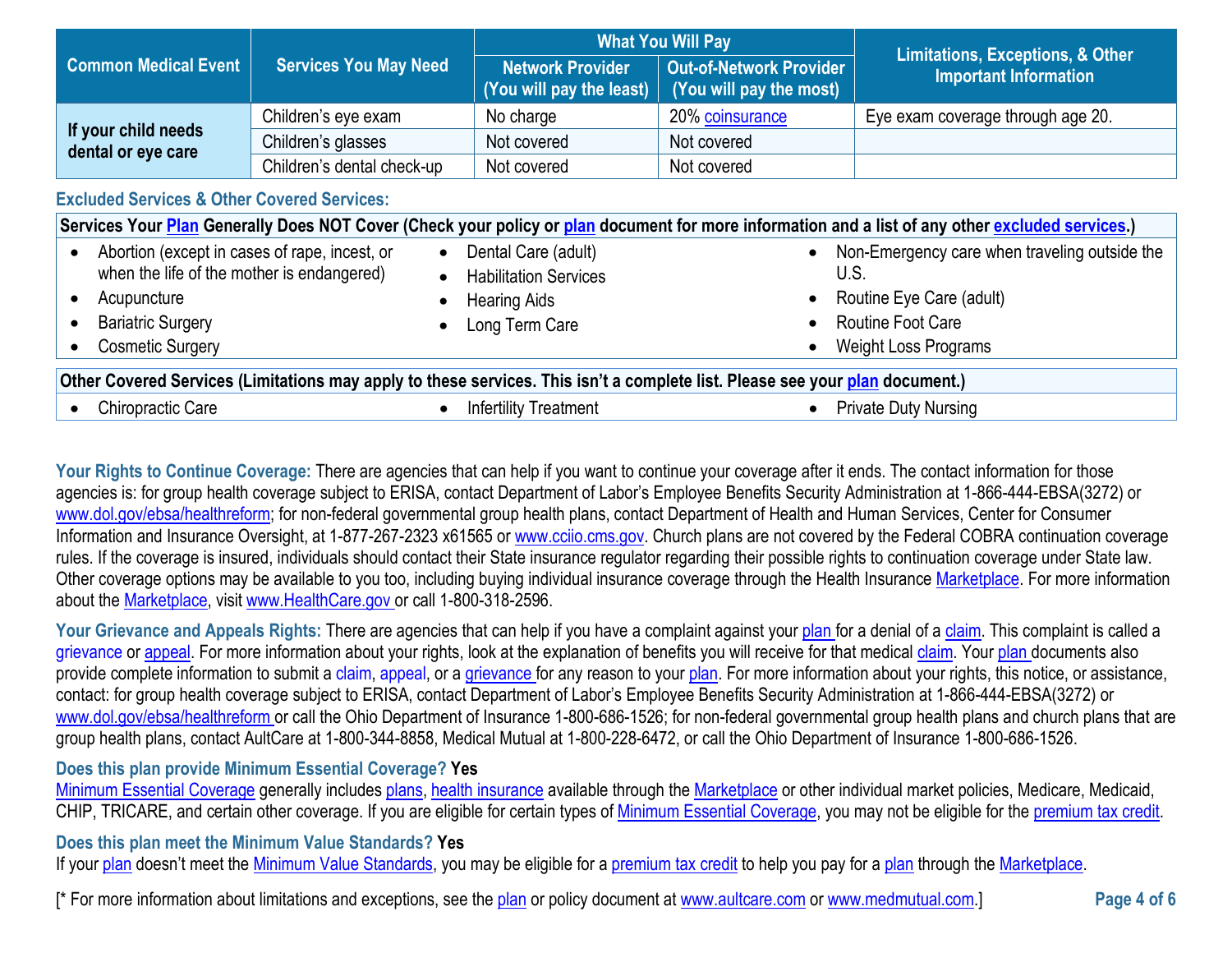## **Language Access Services:**

[Spanish (Español): Para obtener asistencia en Español, llame al AultCare 1-800-344-8858, Medical Mutual 1-800-228-6472.] [Tagalog (Tagalog): Kung kailangan ninyo ang tulong sa Tagalog tumawag sa AultCare 1-800-344-8858, Medical Mutual 1-800-228-6472.] [Chinese (中文): 如果需要中文的帮助, 请拨打这个号码 AultCare 1-800-344-8858, Medical Mutual 1-800-228-6472.] [Navajo (Dine): Dinek'ehgo shika at'ohwol ninisingo, kwiijigo holne' AultCare 1-800-344-8858, Medical Mutual 1-800-228-6472.]

*To see examples of how this [plan](https://www.healthcare.gov/sbc-glossary/#plan) might cover costs for a sample medical situation, see the next section.*

**PRA Disclosure Statement:** According to the Paperwork Reduction Act of 1995, no persons are required to respond to a collection of information unless it displays a valid OMB control number. The valid OMB control number for this information collection is **0938-1146**. The time required to complete this information collection is estimated to average **0.08** hours per response, including the time to review instructions, search existing data resources, gather the data needed, and complete and review the information collection. If you have comments concerning the accuracy of the time estimate(s) or suggestions for improving this form, please write to: CMS, 7500 Security Boulevard, Attn: PRA Reports Clearance Officer, Mail Stop C4-26-05, Baltimore, Maryland 21244-1850.